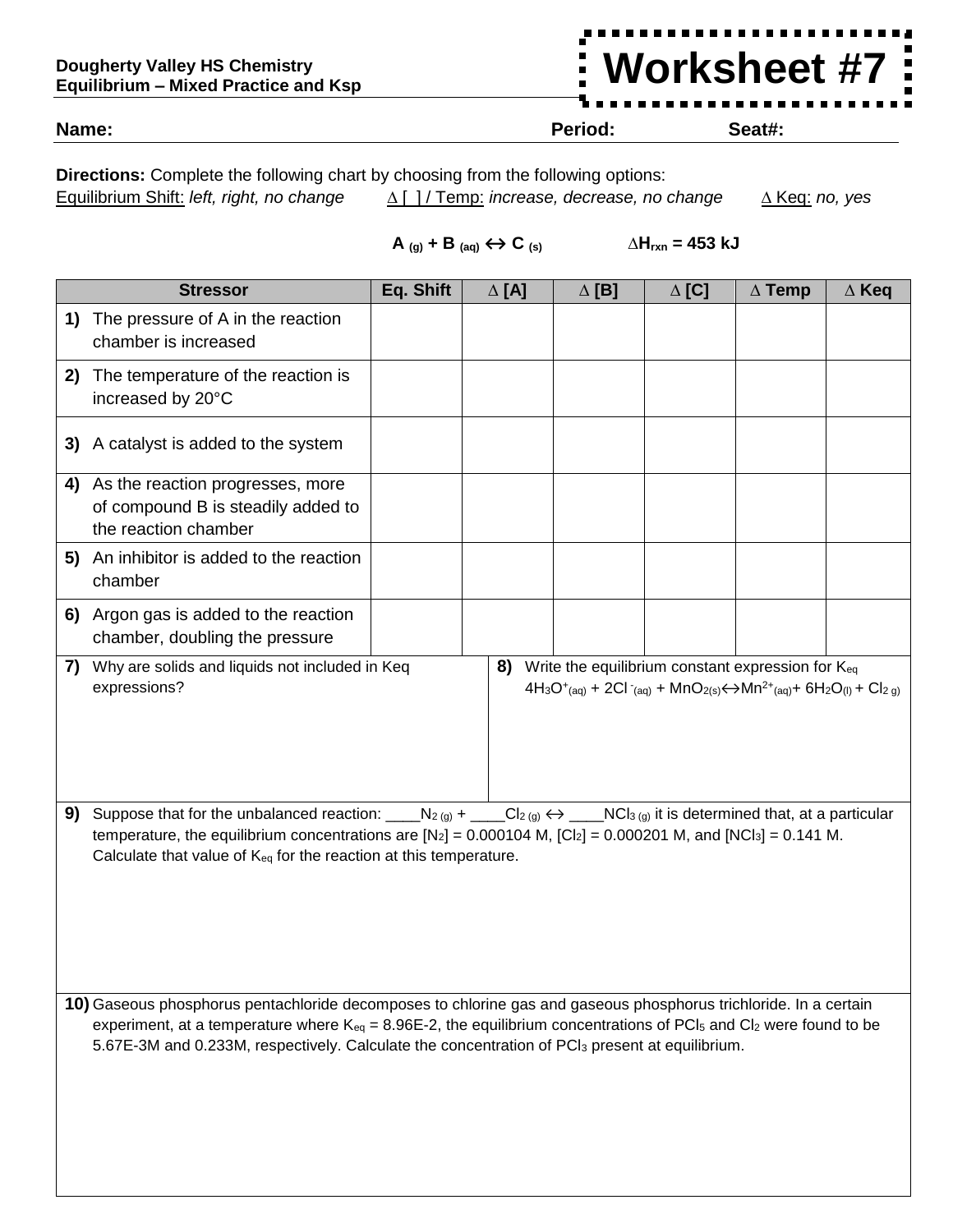| 11) $C_2H_4(g) + H_2(g) \leftrightarrow C_2H_6(g)$ K <sub>c</sub> = 0.99 The initial concentrations of $C_2H_4(g)$ is 0.335M and that of hydrogen is 0.526M,                                   |
|------------------------------------------------------------------------------------------------------------------------------------------------------------------------------------------------|
| and there is no $C_2H_6$ at the start. Which direction will the reaction shift to reach equilibrium (show the calculation $-$                                                                  |
| Hint: K vs Q)? What is the concentration for each substance at equilibrium? $[{\rm C}_2H_4] = 0.236 M$ , $[H_2] = 0.427 M$ , $[{\rm C}_2H_6] = 0.0995 M$                                       |
|                                                                                                                                                                                                |
|                                                                                                                                                                                                |
|                                                                                                                                                                                                |
|                                                                                                                                                                                                |
|                                                                                                                                                                                                |
|                                                                                                                                                                                                |
|                                                                                                                                                                                                |
|                                                                                                                                                                                                |
|                                                                                                                                                                                                |
|                                                                                                                                                                                                |
|                                                                                                                                                                                                |
|                                                                                                                                                                                                |
|                                                                                                                                                                                                |
|                                                                                                                                                                                                |
|                                                                                                                                                                                                |
|                                                                                                                                                                                                |
|                                                                                                                                                                                                |
|                                                                                                                                                                                                |
| 12) 2NO (g) + 2H <sub>2</sub> (g) $\leftrightarrow$ N <sub>2</sub> (g) + 2H <sub>2</sub> O (g) Determine the value of the equilibrium constant, K <sub>c</sub> , for the reaction. Initially a |
| mixture of 0.100 M NO, 0.050 M H <sub>2</sub> , 0.100 M H <sub>2</sub> O was allowed to reach equilibrium (initially there was no N <sub>2</sub> ). At                                         |
| equilibrium the concentration of NO was found to be 0.062 M 6.5E2                                                                                                                              |
|                                                                                                                                                                                                |
|                                                                                                                                                                                                |
|                                                                                                                                                                                                |
|                                                                                                                                                                                                |
|                                                                                                                                                                                                |
|                                                                                                                                                                                                |
|                                                                                                                                                                                                |
|                                                                                                                                                                                                |
|                                                                                                                                                                                                |
|                                                                                                                                                                                                |
|                                                                                                                                                                                                |
|                                                                                                                                                                                                |
|                                                                                                                                                                                                |
|                                                                                                                                                                                                |
| 13) $N_2O_{4(g)} \leftrightarrow 2NO_{2(g)}$ A reaction flask is charged with 3.00 atm of dinitrogen tetraoxide gas and 2.00 atm of nitrogen                                                   |
| dioxide gas. At 25°C, the gases are allowed to reach equilibrium. The pressure of the nitrogen dioxide was found to                                                                            |
| have decreased by 0.952 atm. Estimate the value of $K_p$ for this system. 3.16                                                                                                                 |
|                                                                                                                                                                                                |
|                                                                                                                                                                                                |
|                                                                                                                                                                                                |
|                                                                                                                                                                                                |
|                                                                                                                                                                                                |
|                                                                                                                                                                                                |
|                                                                                                                                                                                                |
|                                                                                                                                                                                                |
|                                                                                                                                                                                                |
|                                                                                                                                                                                                |
|                                                                                                                                                                                                |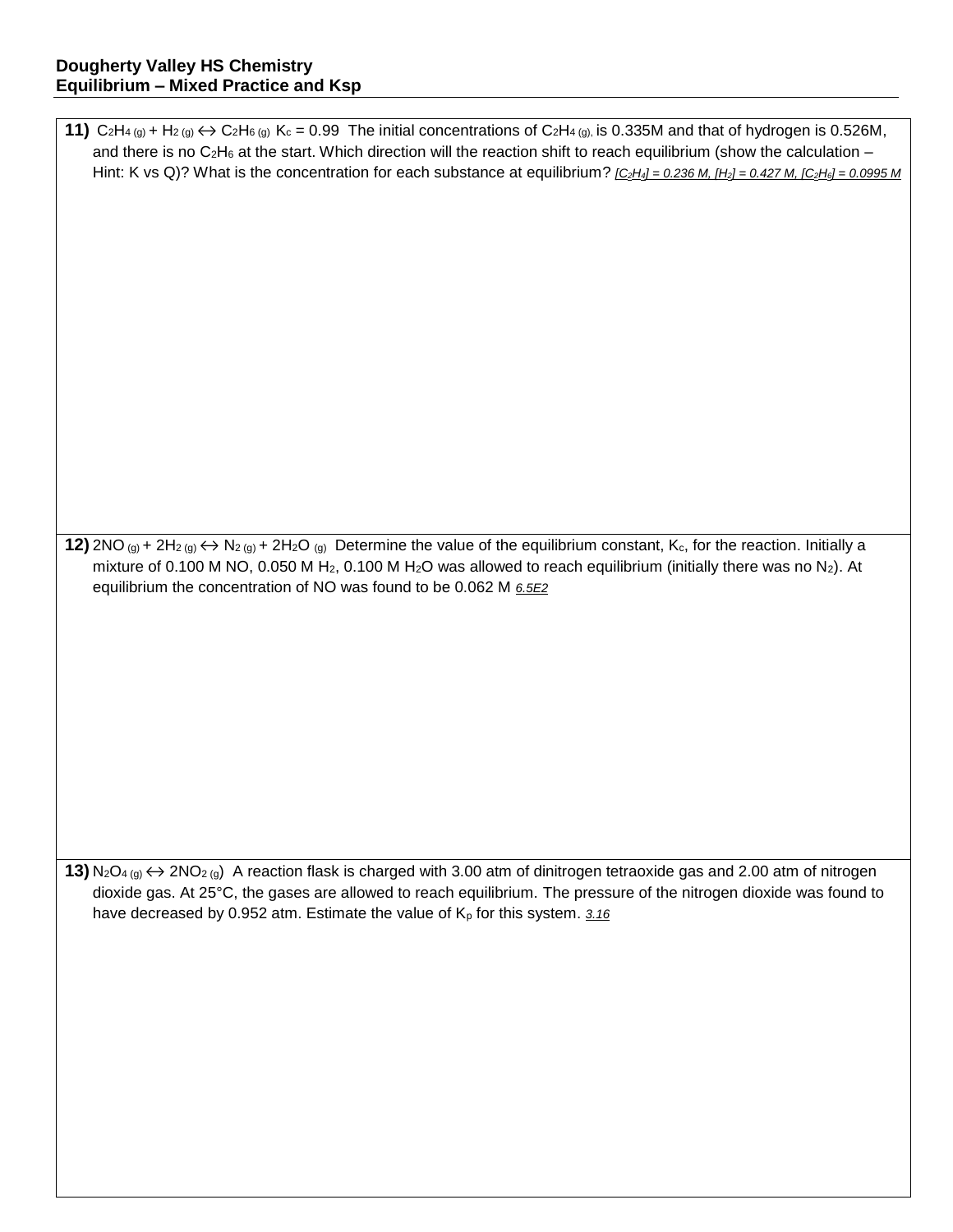**14)**  $HSO_{4 \text{ (aq)}} + H_2O_{(l)} \leftrightarrow H_3O_{(aq)}} + SO_{4}^{2}{}_{(aq)}$   $K = 1.2 \times 10^{-5}$ The initial concentrations are  $[HSO_4] = 0.50M$ ,  $[H_3O^+] = 0.020M$ ,  $[SO_4^2] = 0M$ . a. Which way would the reaction shift to reach equilibrium? (show the calculation – Hint: K vs Q) b. What are the equilibrium concentrations of the products and the reactants? **15)** For the unbalanced reaction: \_\_\_\_N<sub>2 (g)</sub> + \_\_\_\_ H<sub>2 (g)</sub>  $\leftrightarrow$  \_\_\_\_NH<sub>3 (g)</sub> show your calculations for K<sub>eq</sub> given the following equilibrium concentrations during each of the three experiments below: **Experiment #1**  $[N_2] = 0.921 \text{ M}$   $[H_2] = 0.763 \text{ M}$   $[NH_3] = 0.157 \text{ M}$ **Experiment #2**  $\begin{bmatrix} N_2 \end{bmatrix} = 0.399 \text{ M}$   $\begin{bmatrix} H_2 \end{bmatrix} = 1.197 \text{ M}$   $\begin{bmatrix} NH_3 \end{bmatrix} = 0.203 \text{ M}$ **Experiment #3**  $\begin{bmatrix} [N_2] = 2.59 M \end{bmatrix}$   $[H_2] = 2.77 M$   $\begin{bmatrix} [NH_3] = 1.82 M \end{bmatrix}$ What does the value of K<sub>eq</sub> tell you about the relative concentrations of the reactants versus the products at equilibrium? Explain why. (Hint: Large Keq vs Small Keq)